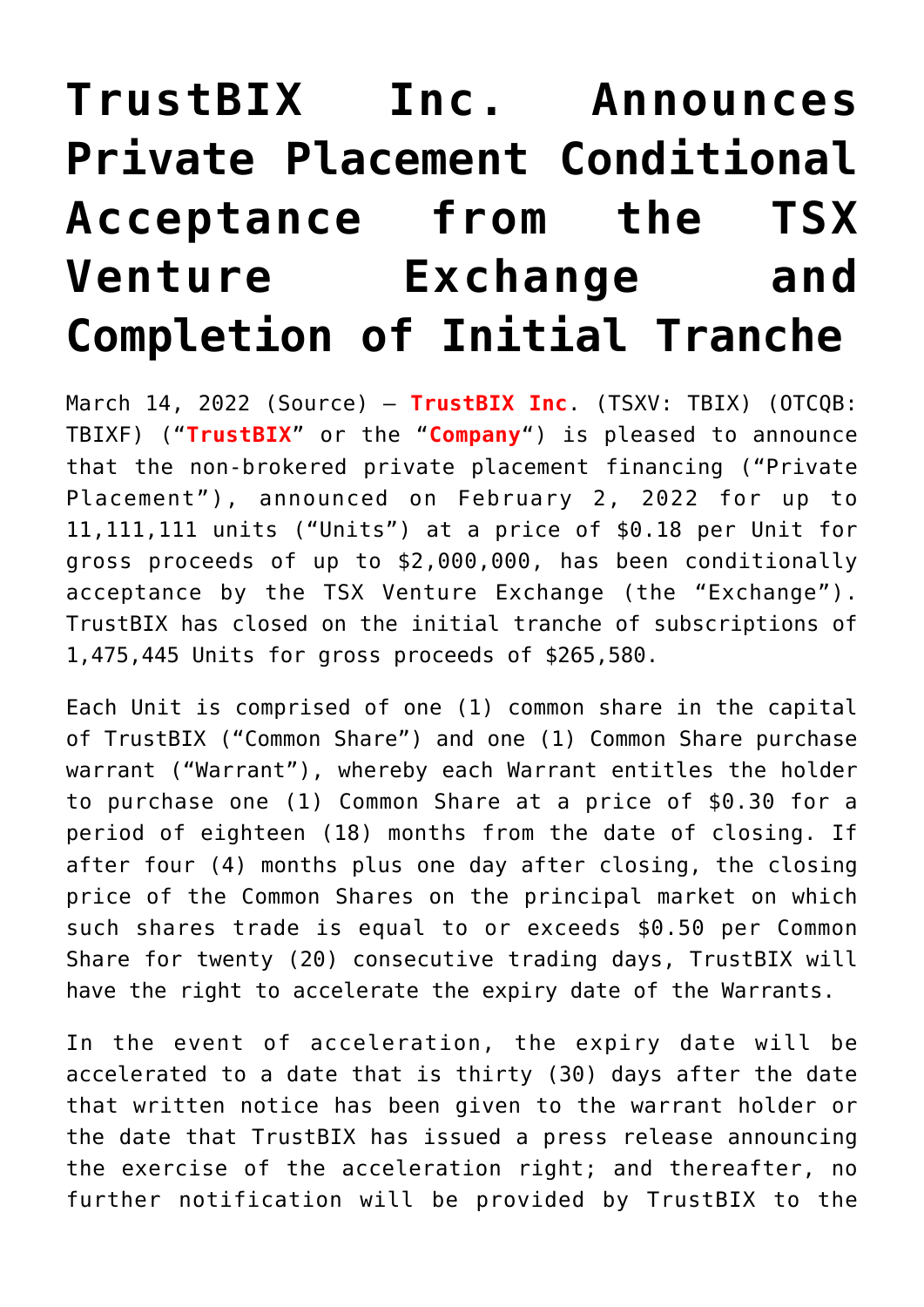subscribers. The securities issued under the Private Placement are subject to a four-month plus one day hold period from the time of closing of the Private Placement, as applicable.

The net proceeds from the Private Placement will be used for general working capital of TrustBIX and for growing Insight. There is no minimum Private Placement amount.

## **About TrustBIX (TSXV: TBIX) (OTCQB: TBIXF)**

As an innovative leader, TrustBIX provides agri-food traceability and chain of custody value solutions. The Company's goal is to create a world where we trust more, waste less and reward sustainable behaviour by addressing consumer and agri-food business demands. The proprietary platform, BIX (Business InfoXchange system), is designed to create trust without compromising privacy through innovative, blockchainderived use of technology and data. By leveraging BIX and its unique use of incentive solutions, TrustBIX delivers independent validation of food provenance and sustainable production practices within the supply chain – Gate to Plate®.

ViewTrak Technologies Inc., a wholly owned subsidiary, provides a suite of hardware and software solutions to the livestock industry in Canada, United States, Mexico and China, such as Auction Master Pro, Market Master, Feedlot Solutions and pork grading probes.

The Company's Insight technology offers an edge-to-enterprise supply chain solution that brings asset situational awareness to dealers, equipment fleets, and civil construction managers. The platform allows for the tracking, protection, and identification of movement of assets using self-powered and self-reporting cellular tags and cloud-based suite of tools.

For more information, visit [www.trustbix.com,](https://www.newsfilecorp.com/redirect/jVeEvuEkp8) or follow TrustBIX on Twitter @BIXSCdn, LinkedIn [www.linkedin.com/company/bixsco-inc-/](https://www.newsfilecorp.com/redirect/vR2ewTkeKv) and Facebook at [www.facebook.com/BIXSco.](https://www.newsfilecorp.com/redirect/JZzNVUjEwz)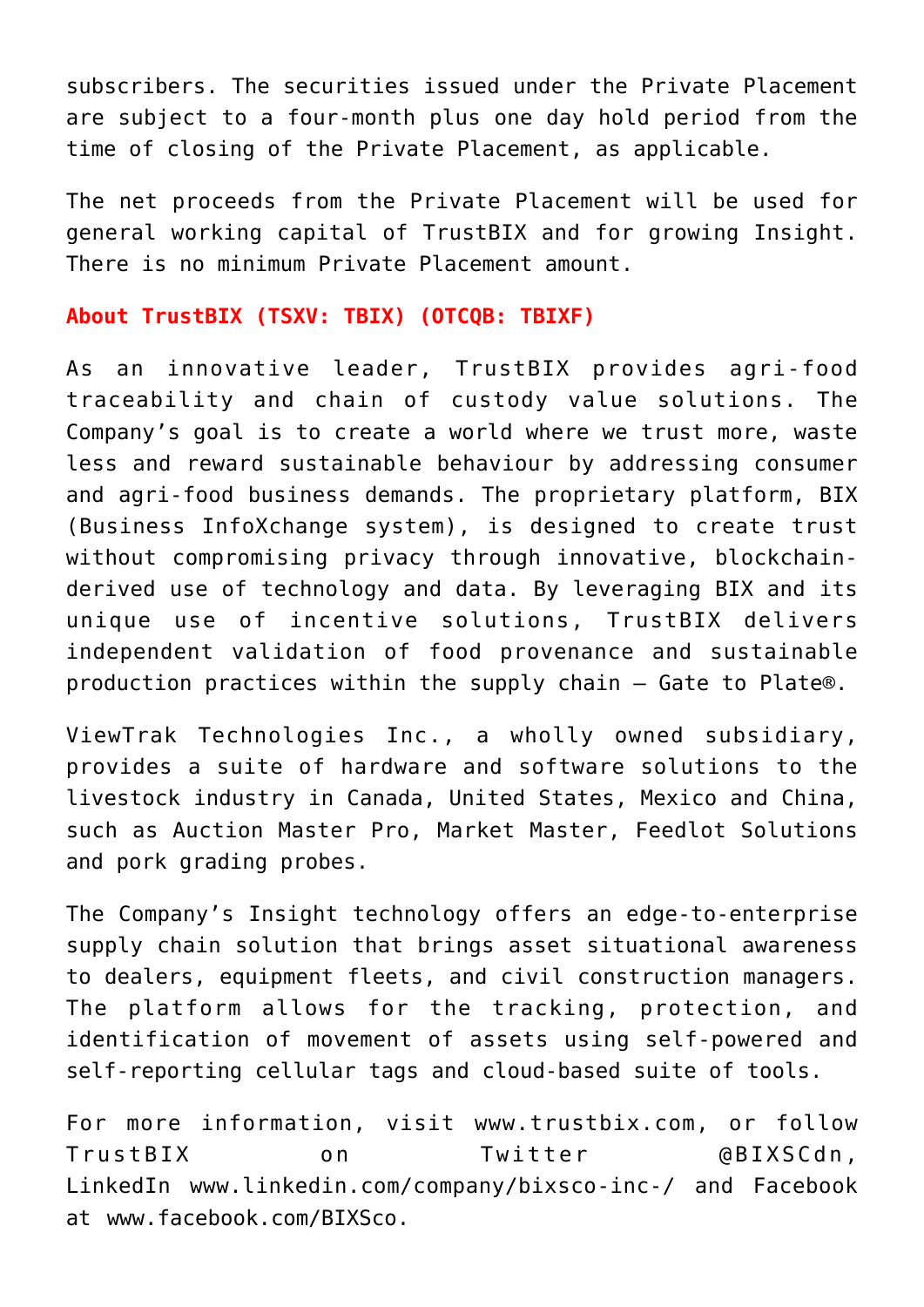## **Forward-Looking Information**

This press release contains certain forward-looking information and reflects the Company's present assumptions regarding future events. These statements involve known and unknown risks, uncertainties, and other factors that may cause the Company's actual results, levels of activity, performance, and/or achievements to be materially different from any future results, levels of activity, performance, or achievements expressed or implied by these forward-looking statements.

Certain statements contained in this document constitute forward-looking statements and information within the meaning of the applicable Canadian securities legislation. When used in this document, the words "may", "would", "could", "should", "will", "intend", "plan", "propose", "anticipate", "believe", "forecast", "estimate", "expect" and similar expressions used by any of the Company's management, are intended to identify forward-looking statements. Such statements reflect the Company's internal projections, expectations, future growth, performance and business prospects and opportunities and are based on information currently available to the Company. Since they relate to the Company's current views with respect to future events, they are subject to certain risks, uncertainties and assumptions. Many factors could cause the Company's actual results, performance or achievements to be materially different from any future results, performance or achievements that may be expressed or implied by such forwardlooking statements. Given these risks and uncertainties, readers are cautioned not to place undue reliance on such forward-looking statements. The Company does not intend, and does not assume any obligation, to update any such factors or to publicly announce the result of any revisions to any of the forward-looking statements contained herein to reflect future results, events or developments except as required by applicable securities legislation, regulations or policies.

## **FOR MORE INFORMATION CONTACT:**